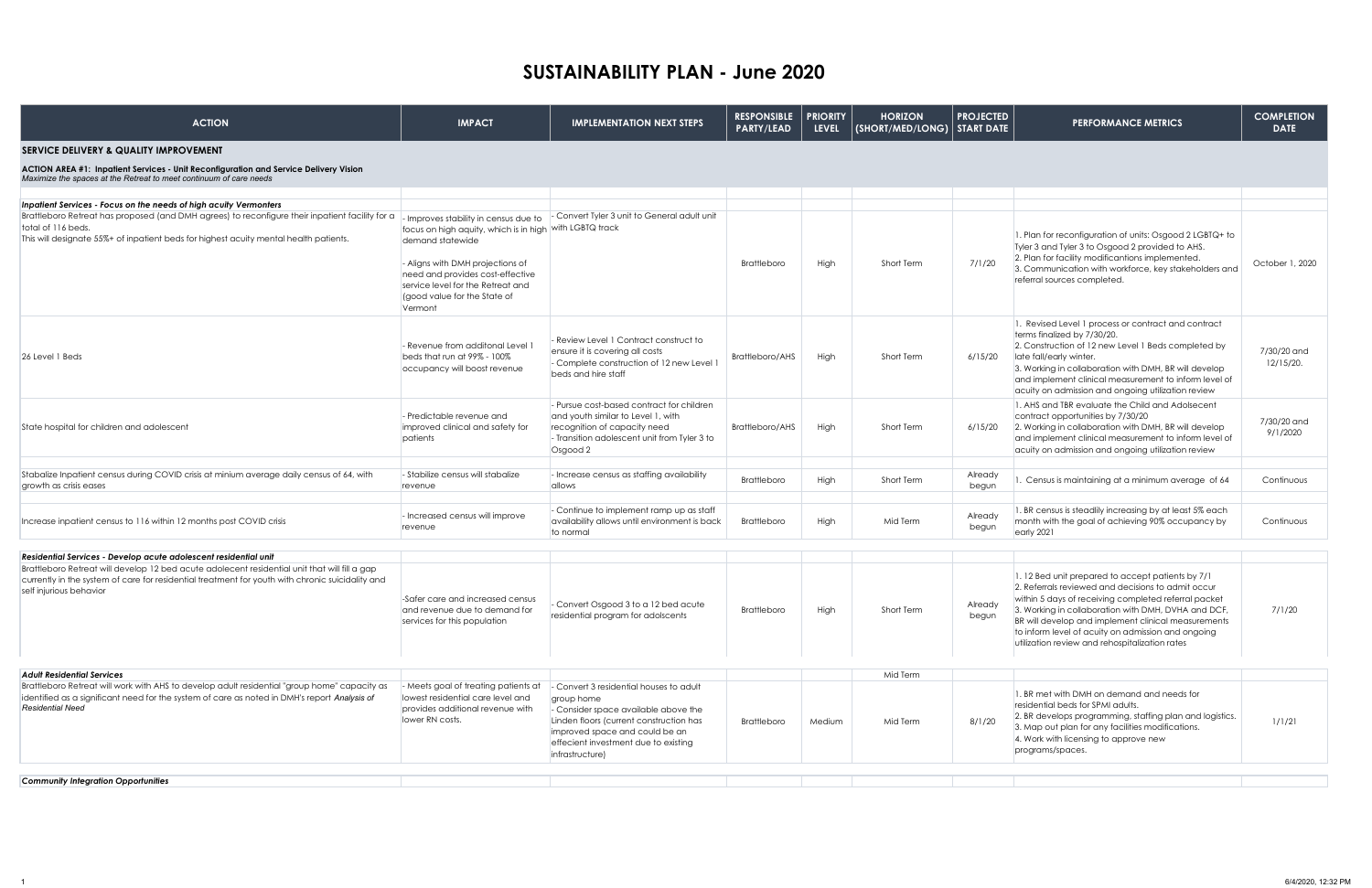| ttleboro/State | Low    | Long Term  | 8/1/20 | 1. TBR management team will work on a strategic plan<br>to expand services.                                                                                                                                                                                      | 1/1/21   |
|----------------|--------|------------|--------|------------------------------------------------------------------------------------------------------------------------------------------------------------------------------------------------------------------------------------------------------------------|----------|
|                |        |            |        |                                                                                                                                                                                                                                                                  |          |
| Brattleboro    | Medium | Mid Term   | 8/1/20 | 1. TBR CMO will convene workgroup with outpatient<br>leadership and MDs to examine outpatient and<br>telehealth opportunities.<br>2. CMO will present report with recommendations to<br>Board in December 2020.<br>3. Potential to pilot to demonstrate outcomes | 6/1/2021 |
| Brattleboro    | High   | Mid Term   | 8/1/20 | 1. The report referenced above will include a detailed<br>business plan for outpatient services                                                                                                                                                                  | 9/1/21   |
| Brattleboro    | Medium | Long Term  | 8/1/20 | 1. Market analysis completed and consultant selected<br>to produce data.<br>2. If market anaylsis shows demand for LGBTQ+ service<br>line then pursue business plan.                                                                                             | 12/1/21  |
|                |        |            |        |                                                                                                                                                                                                                                                                  |          |
| AHS            | Medium | Mid Term   | 7/1/20 | 1. Begin formal discussions with entities that would allow<br>Retreat to buy into their EHR.<br>2. TBR completes analysis of their EHR needs with<br>projected costs.                                                                                            | 12/31/20 |
|                |        |            |        |                                                                                                                                                                                                                                                                  |          |
| AHS/DVHA       | High   | Short Term | 7/1/20 | 1. TBR and AHS meet to develop a list of agreed upon<br>issues for improvment between DHVA, DXC, and TBR.<br>2. TBR and AHS develop APM features and draft<br>conceptual model<br>3. TBR and AHS implement APM                                                   | 10/1/20  |
|                |        |            |        |                                                                                                                                                                                                                                                                  |          |
| Brattleboro    | High   | Short Term | 7/1/20 | 1. TBR CFO will provide analysis on filled beds and will<br>open discussions with MA and NH Medicaid programs.                                                                                                                                                   | 9/1/20   |
| Brattleboro    | Medium | Long Term  | 7/1/20 | 1. TBR will commence exploration of opportunities for<br>capital raise to improve facilities.                                                                                                                                                                    | 1/1/21   |

| Develop focused health care teams to assist in transitioning individual back to the community<br>- Key areas to focus on include comorbid chronic health care issues, psychiatric component,<br>familial issues                                                    | - Expand services delivery and<br>enhance revenue<br>- Aligns with 10 Year Plan goal of<br>community integration and grows<br>revenue based at Retreat.                                                                                                      | Brattleboro Retreat to design                                                                         | Brattleboro/State  | Low    | Long Term | 8/1/20 | 1. TBR management team will work on a strategic plan<br>to expand services.                                                                                                                                                                                      | 1/1/2  |
|--------------------------------------------------------------------------------------------------------------------------------------------------------------------------------------------------------------------------------------------------------------------|--------------------------------------------------------------------------------------------------------------------------------------------------------------------------------------------------------------------------------------------------------------|-------------------------------------------------------------------------------------------------------|--------------------|--------|-----------|--------|------------------------------------------------------------------------------------------------------------------------------------------------------------------------------------------------------------------------------------------------------------------|--------|
|                                                                                                                                                                                                                                                                    |                                                                                                                                                                                                                                                              |                                                                                                       |                    |        |           |        |                                                                                                                                                                                                                                                                  |        |
| ACTION AREA #2: Service expansion opportunities including telehealth                                                                                                                                                                                               |                                                                                                                                                                                                                                                              |                                                                                                       |                    |        |           |        |                                                                                                                                                                                                                                                                  |        |
| Develop a virtual partial hospitalization program for hospital diversion and step down                                                                                                                                                                             | - Revenue enhancement due to<br>percentage based outpatient<br>services<br>- Retreat MD expertise can help<br>care for patients at different levels<br>of care and reduce hospital<br>admissions                                                             | - BR has expertise in telehealth; expanded<br>business plan need to be assessed for this<br>area      | Brattleboro        | Medium | Mid Term  | 8/1/20 | 1. TBR CMO will convene workgroup with outpatient<br>leadership and MDs to examine outpatient and<br>telehealth opportunities.<br>2. CMO will present report with recommendations to<br>Board in December 2020.<br>3. Potential to pilot to demonstrate outcomes | 6/1/20 |
| Enhance telepsychiatrity Opportunities:<br>- Provide mental health services to primary care through telehealth<br>- Provide hospital diversion through telehealth team to support to Emergency Departments<br>Expand continuum of care for children via telehealth | - Revenue enhancement due to<br>telehealth billing, low cost and low<br>overhead to provide additional<br>revenue enhancement for the<br>Retreat                                                                                                             | BR has expertise in telehealth; expanded<br>business plan need to be assessed for this<br><b>area</b> | <b>Brattleboro</b> | High   | Mid Term  | 8/1/20 | 1. The report referenced above will include a detailed<br>business plan for outpatient services                                                                                                                                                                  | 9/1/2  |
| Redesign outpatient<br>- Expand continuum of care for LGBTQ+                                                                                                                                                                                                       | - Existing market and demand for<br>services for this population, business<br>niche for Retreat<br>- Meeting community need and<br>expand revenue<br>- A separate organizational structure<br>for LGBTQ could be more nimble<br>and viable business strategy | - Brattleboro Reteat to design business plan<br>or strategy                                           | <b>Brattleboro</b> | Medium | Long Term | 8/1/20 | 1. Market analysis completed and consultant selected<br>to produce data.<br>2. If market anaylsis shows demand for LGBTQ+ service<br>line then pursue business plan.                                                                                             | 12/1/2 |
| <b>BUSINESS AND REVENUE OPERATIONS</b>                                                                                                                                                                                                                             |                                                                                                                                                                                                                                                              |                                                                                                       |                    |        |           |        |                                                                                                                                                                                                                                                                  |        |
| <b>ACTION AREA #3: EHR Modernization</b>                                                                                                                                                                                                                           |                                                                                                                                                                                                                                                              |                                                                                                       |                    |        |           |        |                                                                                                                                                                                                                                                                  |        |
|                                                                                                                                                                                                                                                                    |                                                                                                                                                                                                                                                              |                                                                                                       |                    |        |           |        |                                                                                                                                                                                                                                                                  |        |

| Develop plan to replace the aging AVATAR EHR<br>- New EHR will optimize revenue cycle performance<br>- Consideration that this would require fiscal investment                                                                                                                                                                                                                     | - Optimize revenue cycle<br>berformance, improve AR, reduce<br>costs due to current inefficient data<br>entry for hospital staff<br>- Increased physician productivity                                                                                      | - Continue discussions with other entities<br>(including program that would allow<br>Retreat to "piggy back" on another facility<br>EHR)<br>Review and consider federal fundina -<br>opportunities<br>- Discussion with VAHHS on other possible<br>partnerships within Vermont | AHS                | Medium | Mid Term   | 7/1/20 | 1. Begin formal discussions with entities that would allow<br>Retreat to buy into their EHR.<br>2. TBR completes analysis of their EHR needs with<br>projected costs.                                          | 12/31/2 |
|------------------------------------------------------------------------------------------------------------------------------------------------------------------------------------------------------------------------------------------------------------------------------------------------------------------------------------------------------------------------------------|-------------------------------------------------------------------------------------------------------------------------------------------------------------------------------------------------------------------------------------------------------------|--------------------------------------------------------------------------------------------------------------------------------------------------------------------------------------------------------------------------------------------------------------------------------|--------------------|--------|------------|--------|----------------------------------------------------------------------------------------------------------------------------------------------------------------------------------------------------------------|---------|
|                                                                                                                                                                                                                                                                                                                                                                                    |                                                                                                                                                                                                                                                             |                                                                                                                                                                                                                                                                                |                    |        |            |        |                                                                                                                                                                                                                |         |
| <b>ACTION AREA #4: Alternative Payment Model</b>                                                                                                                                                                                                                                                                                                                                   |                                                                                                                                                                                                                                                             |                                                                                                                                                                                                                                                                                |                    |        |            |        |                                                                                                                                                                                                                |         |
| AHS and BR explore alternative payment models for BR<br>- AHS uses multiple methodologies and multiple funding sources to pay the Retreat. An<br>alternative payment model may simplify Medicaid revenue streams for the Retreat, enabling<br>them to manage to a more streamlined Medicaid 'budget' and to have more certainty in the<br>timing and amounts of payments from AHS. | - Improved cash flow, more<br>predictable payments, improve A/R,<br>increase efficiency<br>- Improved access and capacity<br>and improved care coordination<br>- Improved quality of care -- insight<br>into quality of care from a proactive<br>standpoint | - AHS and Retreat to identify the team to<br>begin work on an alternative payment<br>model; set project plan                                                                                                                                                                   | AHS/DVHA           | High   | Short Term | 7/1/20 | 1. TBR and AHS meet to develop a list of agreed upon<br>issues for improvment between DHVA, DXC, and TBR.<br>2. TBR and AHS develop APM features and draft<br>conceptual model<br>3. TBR and AHS implement APM | 10/1/2  |
| <b>ACTION AREA #5: Payer Mix</b>                                                                                                                                                                                                                                                                                                                                                   |                                                                                                                                                                                                                                                             |                                                                                                                                                                                                                                                                                |                    |        |            |        |                                                                                                                                                                                                                |         |
| Renegotiate or stop accepting NH & MA Medicaid<br>- Rates are not as adequate as Vermont                                                                                                                                                                                                                                                                                           | - Improve billing revenue, and<br>reduce "loss" due to service<br>provision                                                                                                                                                                                 | - BR to conduct cost benefit analysis of an<br>open bed vs. "something" for the beds<br>- BR to negotiate a per diem, possible<br>single case agreement with NH and MA<br>Medicaid                                                                                             | <b>Brattleboro</b> | Hiah   | Short Term | 7/1/20 | 1. TBR CFO will provide analysis on filled beds and will<br>open discussions with MA and NH Medicaid programs.                                                                                                 | 9/1/20  |
| Pursue private pay or enhanced 3rd party insurance rates                                                                                                                                                                                                                                                                                                                           | - Revenue opportunity                                                                                                                                                                                                                                       | - A long-term strategy that will require<br>capital to enhance facilities and attract                                                                                                                                                                                          | <b>Brattleboro</b> | Medium | Long Term  | 7/1/20 | 1. TBR will commence exploration of opportunities for<br>capital raise to improve facilities.                                                                                                                  | 1/1/2   |